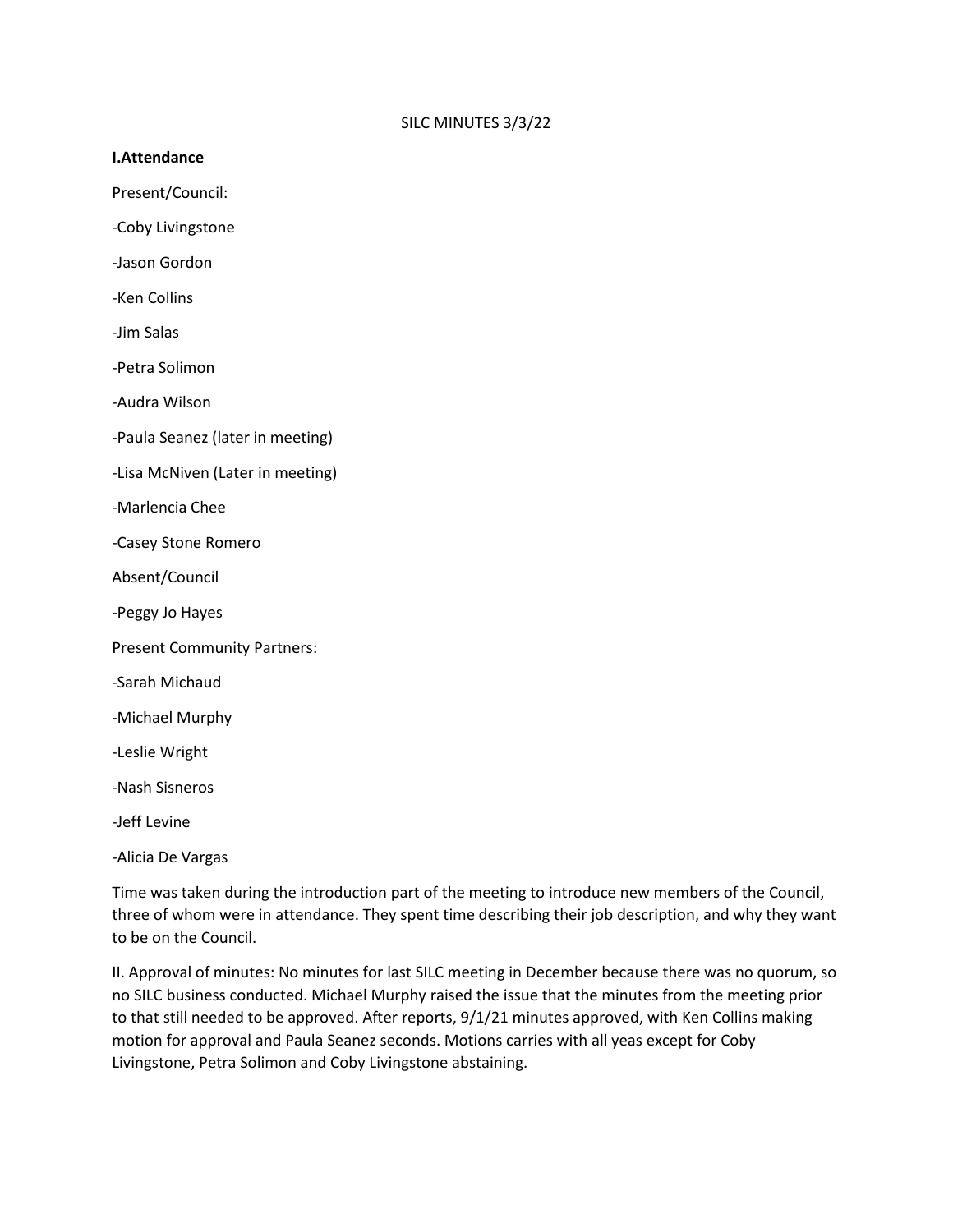III. Approval of Agenda-formal approval of minutes moved to end of meeting to allow for review of previous minutes. Ken moves to move that agenda item to follow community partner reports. Petra seconds. Vote is unanimous to change the agenda to move approval of agenda item to the end. Motion carries unanimously, change made to the agenda.

IV. Chair Report: Chair discusses moving administrative work forward since the last quarterly meeting. ACL mandated corrections to the last two SILC PPR (2020/2021), which Chair completed. 2020 PPR has been approved, 2021 still under review. Thank SILC and community partners for providing needed information to complete PPRs. Chair also discussed efforts by Patricia to increase membership, and Chair discussions with DVR concerning new SILC Coordinator contract. Chair notes that SILC currently has no SILC Coordinator due to disagreement between SILC and DVR concerning the renewal of SILC Coordinator contract. Chair says that discussion with DVR is ongoing, and progress resolving the issue is being made. Goal of SILC is to bring their chosen SILC coordinator back under contract. Chair notes difficulty of doing SILC admin work without support of SILC coordinator.

## V. Community Reports:

1. DVR Report-DVR is continuing to lower counselor vacancy rate. Twenty vacancies now, and DVR is engaging in rapid hire to fill. Offices are open on a hybrid (home/in person) schedule due to Covid. Covid safe practices (mask in office) still in place. 300 plus released from the wait list under order of selection-waitlist down to 680. Nan Sisneros thanks the Chair for negotiating with DVR over issue of SILC Coordinator contract. DVR also advises the Council that the provision of transition services to schools is moving forward.

2. Commission for the Blind Report: Updating Council on STEP program-student transition to employment. Training and work components being done combination of virtually and in person due to COVID concerns. Have a component called STEP into college, focusing on skills required for success in higher education. Pays \$12.95 an hour for summer work under the program, equal to Santa Fe minimum wage. CFB had an audit through the state auditor that went well. Working with DVR preparing performance measures for state plan. CFB is still engaged in COVID safe practices while doing their work, especially work with client. CFB tells the Council that it is hiring for a few vacant Counselor positions.

3. Pueblo Laguna/Acoma/Jemez/OSERS: Still mask mandate in Pueblo Laguna/Acoma. Slowly starting to open from COVID, hoping for more community outreach. Jemez has awarded a new grant for the next three years, and a no-cost extension for unused funds. Offices still closed to the public due to COVID, but taking customers by appointment. They must be vaccinated, and Jemez engaged in other COVID safe practices. COVID outbreak among Jemez VR staff necessitated office working at home until recently. Jemez VR engaging in outreach with other Pueblos within an 80 mile radius. Jemez VR is having annual VR awareness conference virtually. Jemez VR has three vacancies they are trying to fill: two VR counselors and one rehabilitation tech. AIVRS: Program also has carry over budget of funds not spent last year, and has until September 30, 2022 to spend those funds. Providing transition services for youth to work summer jobs and gain experience. AIVRS met with DVR and new Director to review memorandum of agreement. Navajo Times is now on newsline and is available to individuals who are visually impaired through that service. Resuming face to face meetings with consumers, but those meetings must be scheduled in advance.